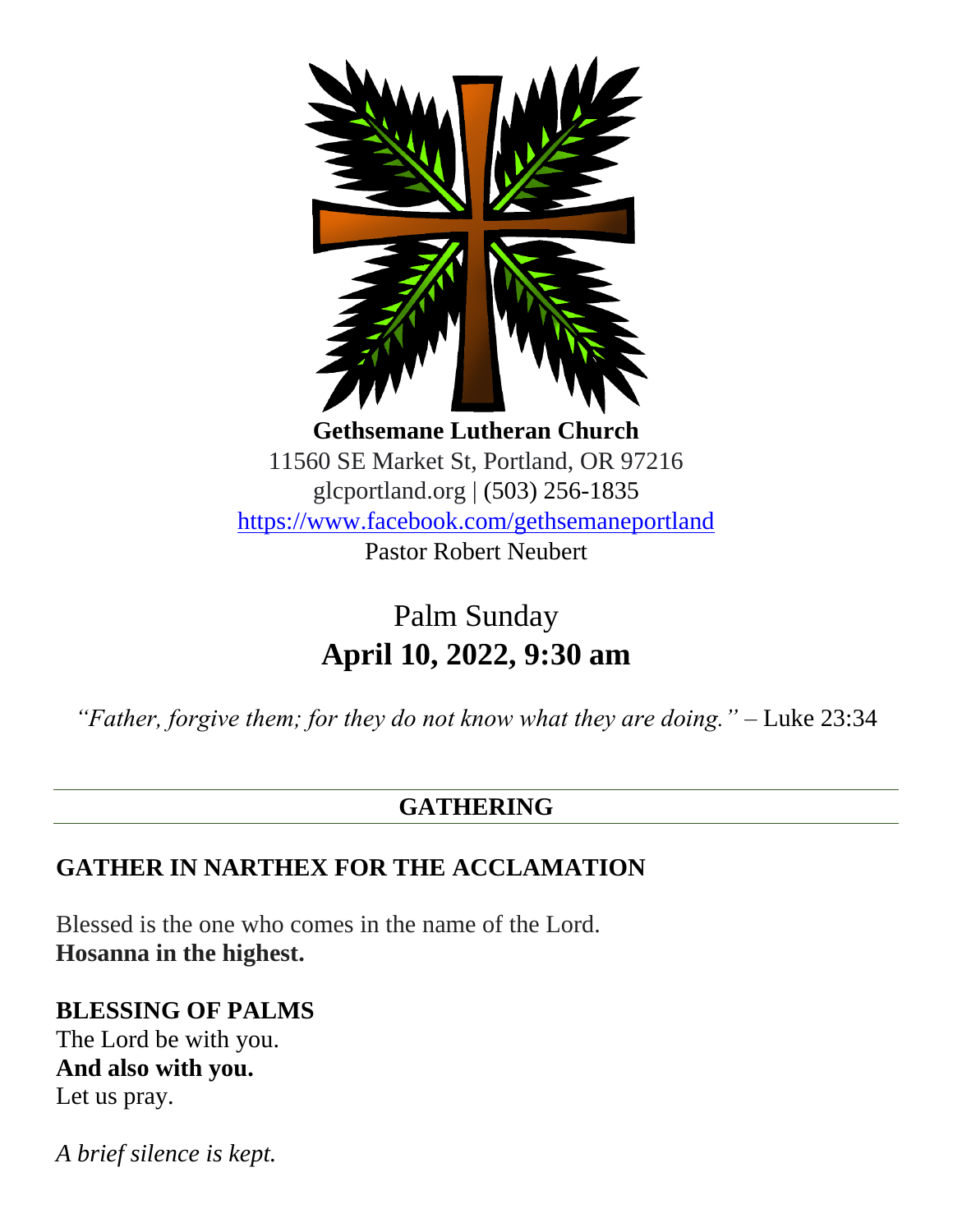We praise you, O God, for redeeming the world through our Savior Jesus Christ. Today he entered the holy city in triumph and was proclaimed messiah and king by those who spread garments and branches along his way. Bless these branches and those who carry them. Grant us grace to follow our Lord in the way of the cross, so that, joined to his death and resurrection, we enter into life with you; through the same Jesus Christ, who lives and reigns with you and the Holy Spirit, one God, now and forever. **Amen.**

### **PROCESSIONAL GOSPEL: Luke 19:28-40**

 $^{28}$ After he had said this, [Jesus] went on ahead, going up to Jerusalem.

<sup>29</sup>When he had come near Bethphage and Bethany, at the place called the Mount of Olives, he sent two of the disciples, <sup>30</sup>saying, "Go into the village ahead of you, and as you enter it you will find tied there a colt that has never been ridden. Untie it and bring it here. <sup>31</sup>If anyone asks you, 'Why are you untying it?' just say this, 'The Lord needs it.'" <sup>32</sup>So those who were sent departed and found it as he had told them. <sup>33</sup>As they were untying the colt, its owners asked them, "Why are you untying the colt?"<sup>34</sup>They said, "The Lord needs it."<sup>35</sup>Then they brought it to Jesus; and after throwing their cloaks on the colt, they set Jesus on it.  $36\text{As}$  he rode along, people kept spreading their cloaks on the road. <sup>37</sup>As he was now approaching the path down from the Mount of Olives, the whole multitude of the disciples began to praise God joyfully with a loud voice for all the deeds of power that they had seen, <sup>38</sup>saying,

"Blessed is the king

who comes in the name of the Lord!

Peace in heaven,

and glory in the highest heaven!"

<sup>39</sup>Some of the Pharisees in the crowd said to him, "Teacher, order your disciples to stop." <sup>40</sup>He answered, "I tell you, if these were silent, the stones would shout out."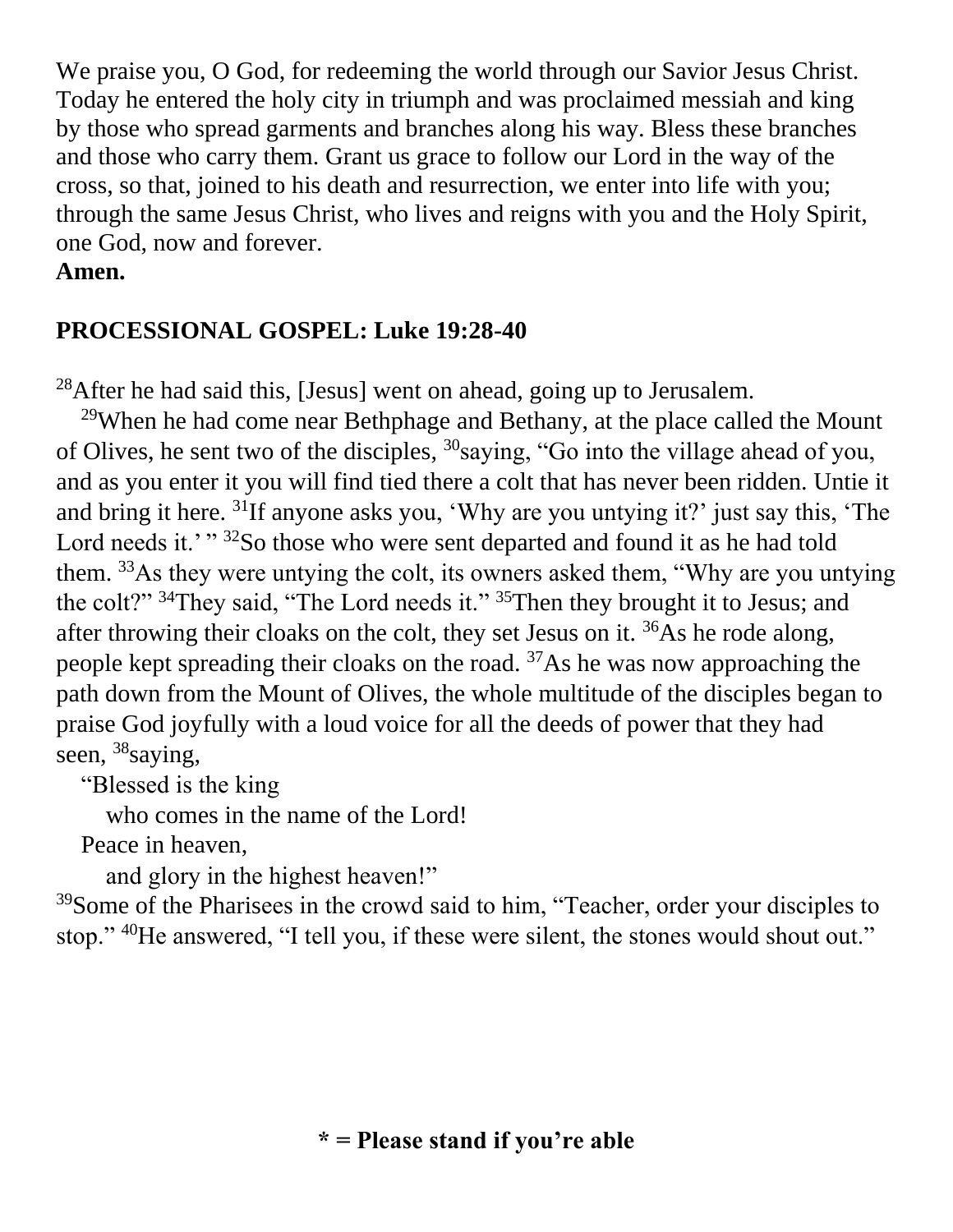### **PROCESS INTO THE SANCTUARY**



Text: Theodulph of Orleans, c. 760-821; tr. John Mason Neale, 1818-1866, alt. Music: VALET WILL ICH DIR GEBEN, Melchior Teschner, 1584-1635

#### **\*GREETING**

The grace of our Lord Jesus Christ, the love of God, and the communion of the Holy Spirit be with you all. **And also with you.**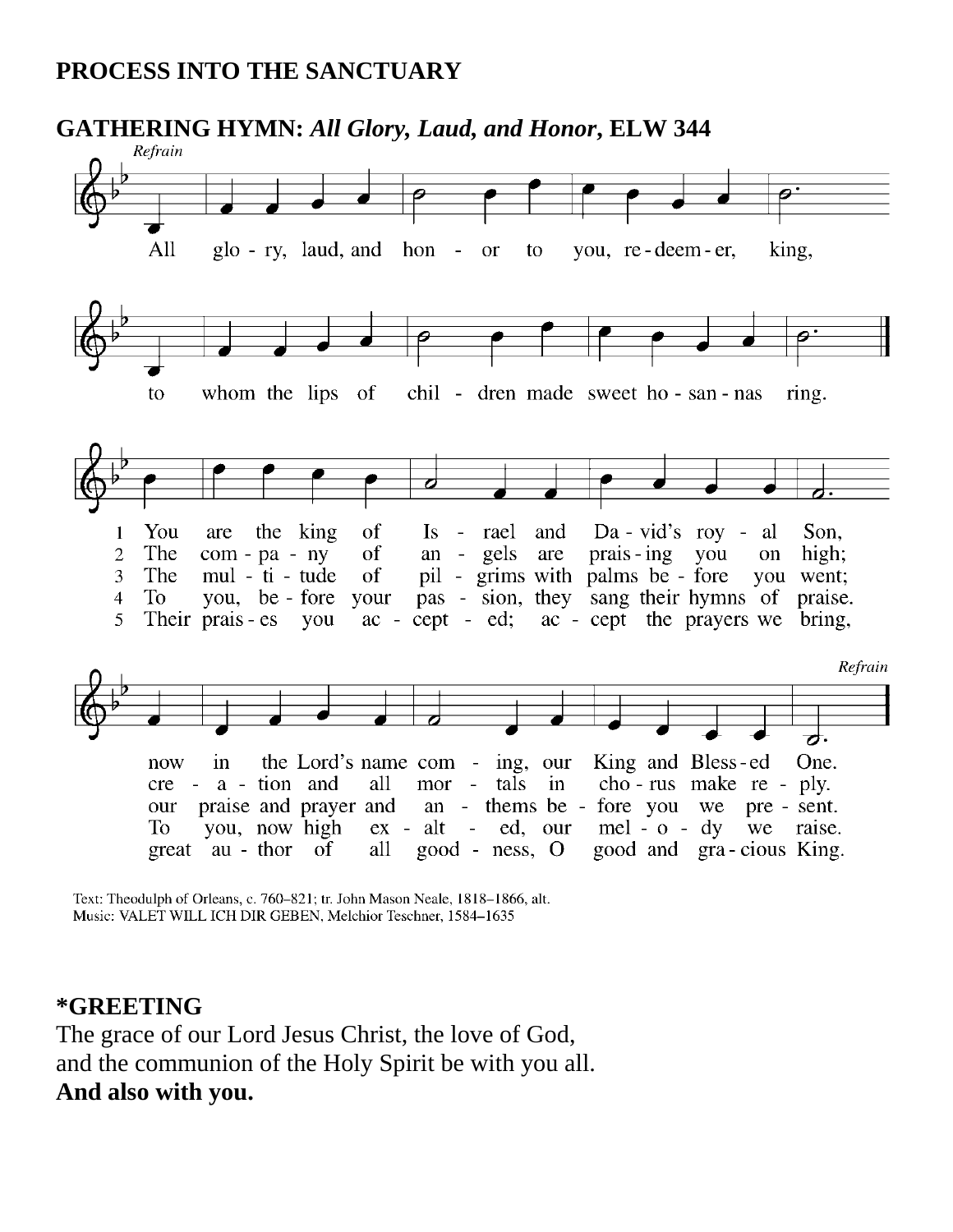### **\*PRAYER OF THE DAY**

Let us pray.

Everlasting God, in your endless love for the human race you sent our Lord Jesus Christ to take on our nature and to suffer death on the cross. In your mercy enable us to share in his obedience to your will and in the glorious victory of his resurrection, who lives and reigns with you and the Holy Spirit, one God, now and forever.

#### **Amen.**

**WORD FIRST READING: Isaiah 50:4-9a** A reading from Isaiah. <sup>4</sup>The Lord G<sup>OD</sup> has given me the tongue of a teacher, that I may know how to sustain the weary with a word. Morning by morning he wakens wakens my ear to listen as those who are taught. <sup>5</sup>The Lord G<sup>OD</sup> has opened my ear, and I was not rebellious, I did not turn backward. <sup>6</sup>I gave my back to those who struck me, and my cheeks to those who pulled out the beard; I did not hide my face from insult and spitting. <sup>7</sup>The Lord GOD helps me; therefore I have not been disgraced; therefore I have set my face like flint, and I know that I shall not be put to shame; <sup>8</sup>he who vindicates me is near. Who will contend with me? Let us stand up together. Who are my adversaries? Let them confront me.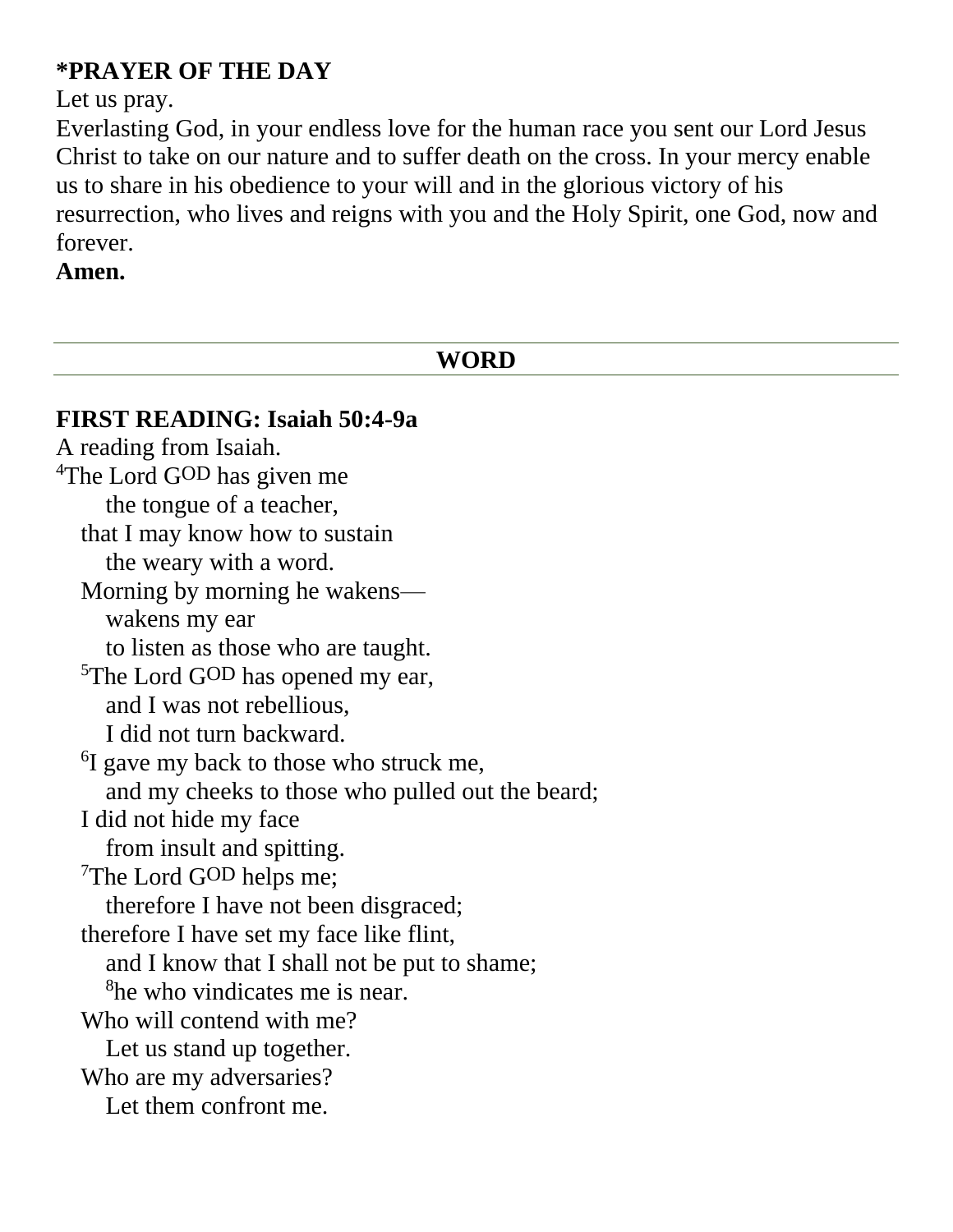<sup>9a</sup>It is the Lord GOD who helps me; who will declare me guilty?

Word of God, word of life. **Thanks be to God.**

#### **PSALM: Psalm 31:9-16**

<sup>9</sup>Have mercy on me, O LORD, for I am in trouble;

my eye is consumed with sorrow, and also my throat and my belly.

# <sup>10</sup>**For my life is wasted with grief, and my years with sighing;**

**my strength fails me because of affliction, and my bones are consumed.**

 $11$ I am the scorn of all my enemies, a disgrace to my neighbors, a dismay to my acquaintances; when they see me in the street they avoid me.

## <sup>12</sup>**Like the dead I am forgotten, out of mind;**

### **I am as useless as a broken pot. R**

<sup>13</sup>For I have heard the whispering of the crowd; fear is all around; they put their heads together against me; they plot to take my life.

<sup>14</sup>**But as for me, I have trusted in you, O LORD.**

**I have said, "You are my God.**

 $15$ My times are in your hand;

rescue me from the hand of my enemies, and from those who persecute me.

#### <sup>16</sup>**Let your face shine upon your servant; save me in your steadfast love." R**

### **SECOND READING: Philippians 2:5-11**

A reading from Philippians.

<sup>5</sup>Let the same mind be in you that was in Christ Jesus,  $6$  who, though he was in the form of God, did not regard equality with God as something to be exploited, <sup>7</sup>but emptied himself, taking the form of a slave, being born in human likeness. And being found in human form, <sup>8</sup>he humbled himself and became obedient to the point of death—even death on a cross. <sup>9</sup>Therefore God also highly exalted him and gave him the name that is above every name,  $^{10}$ so that at the name of Jesus every knee should bend, in heaven and on earth and under the earth,  $11$  and every tongue should confess that Jesus Christ is Lord, to the glory of God the Father.

Word of God, word of life. **Thanks be to God.**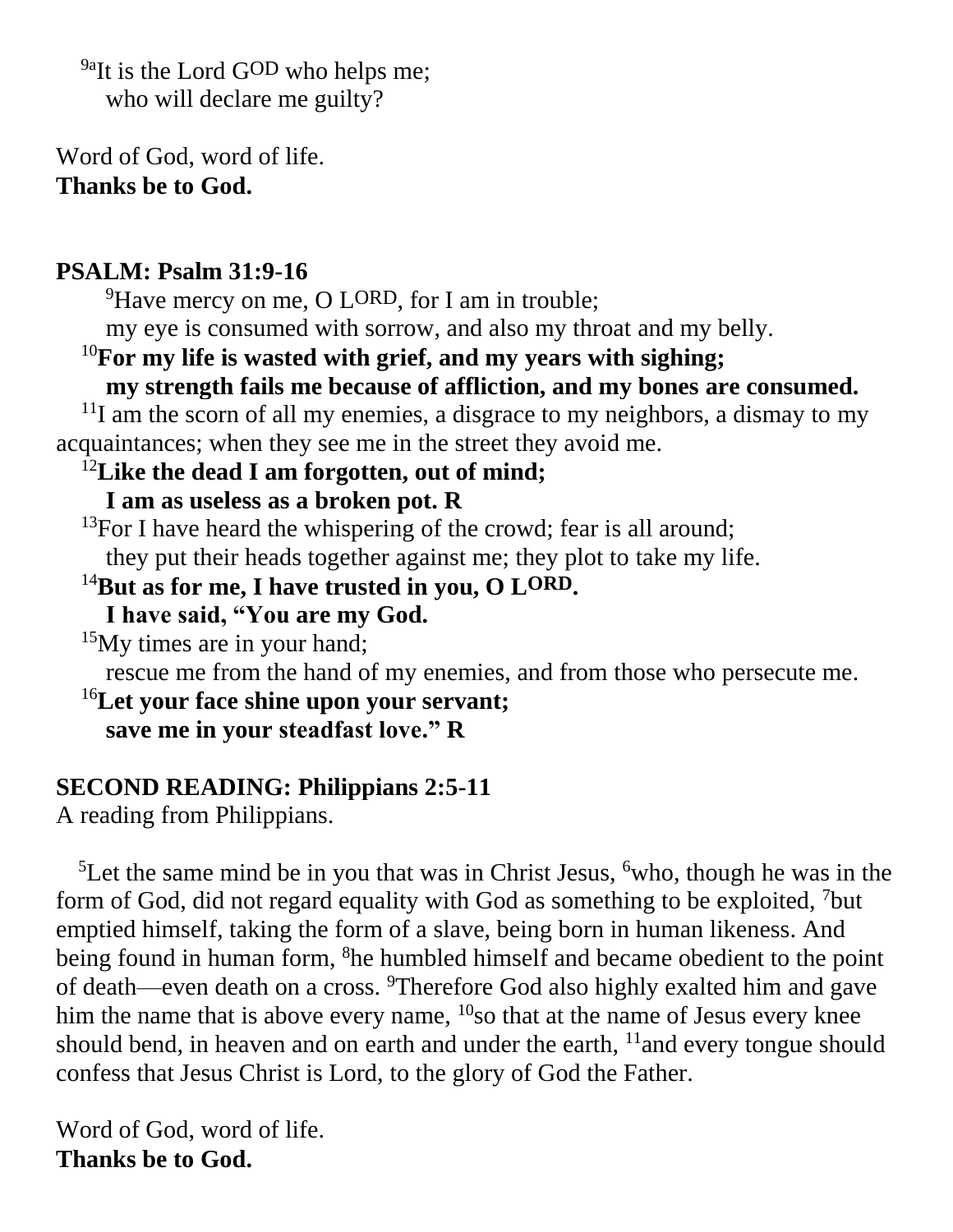#### **SERMON**



Text: George W. Kitchin, 1827-1912; rev. Michael R. Newbolt, 1874-1956 Music: CRUCIFER, Sydney H. Nicholson, 1875–1947<br>Text and music © 1974 Hope Publishing Company, Carol Stream, IL 60188. All rights reserved. Used by permission.

Duplication in any form prohibited without permission or valid license from copyright administrator.

**\*NICENE CREED We believe in one God, the Father, the Almighty, maker of heaven and earth, of all that is, seen and unseen. We believe in one Lord, Jesus Christ, the only Son of God, eternally begotten of the Father,**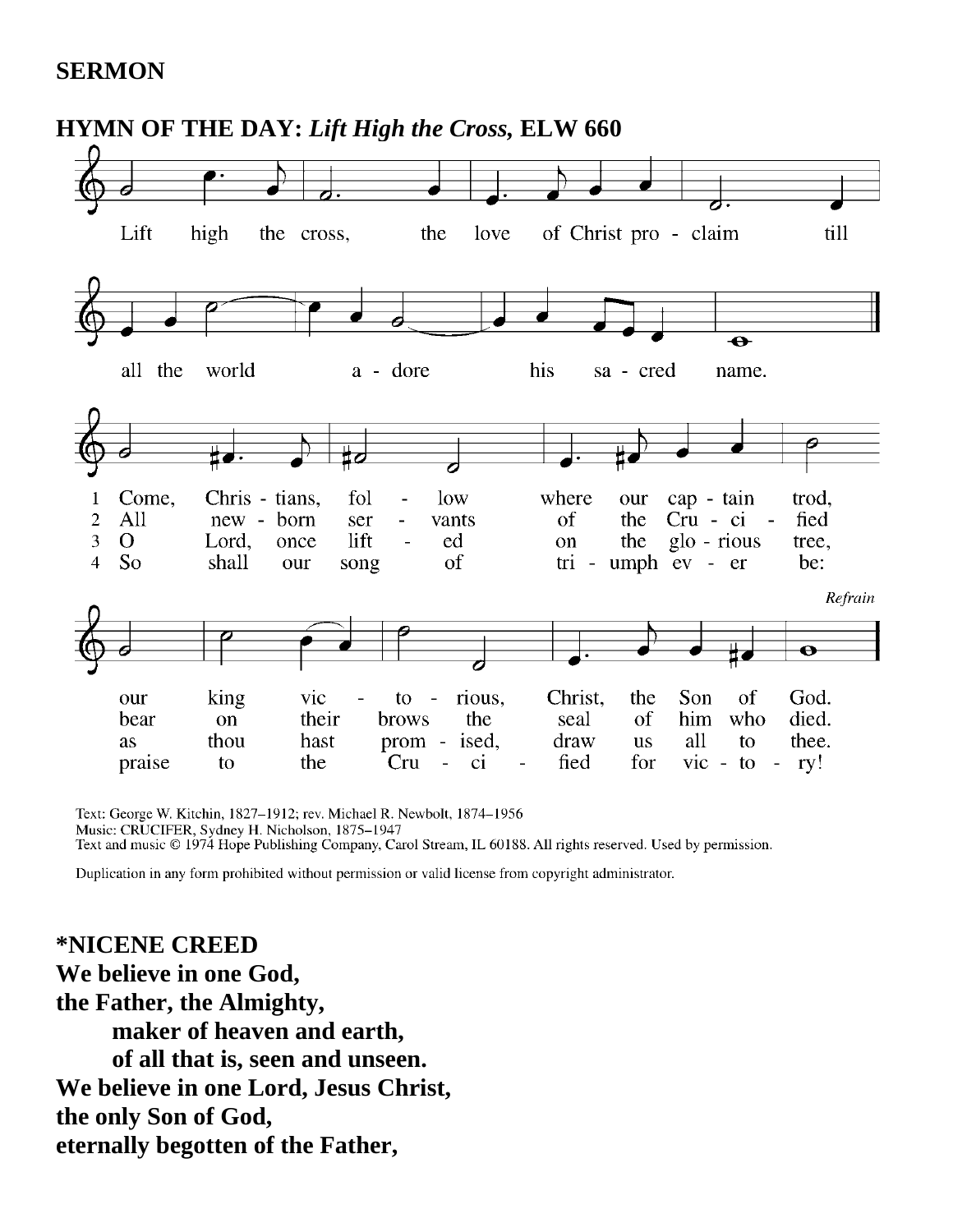**God from God, Light from Light, true God from true God, begotten, not made, of one Being with the Father. Through him all things were made. For us and for our salvation he came down from heaven; by the power of the Holy Spirit he became incarnate from the virgin Mary, and was made man. For our sake he was crucified under Pontius Pilate; he suffered death and was buried. On the third day he rose again in accordance with the Scriptures; he ascended into heaven and is seated at the right hand of the Father. He will come again in glory to judge the living and the dead, and his kingdom will have no end. We believe in the Holy Spirit, the Lord, the giver of life, who proceeds from the Father and the Son. With the Father and the Son he is worshiped and glorified. He has spoken through the prophets. We believe in one holy catholic and apostolic Church. We acknowledge one Baptism for the forgiveness of sins. We look for the resurrection of the dead, and the life of the world to come. Amen**

#### **PRAYERS OF INTERCESSION**

Drawn close to the heart of God, we offer these prayers for the church, the world, and all who are in need.

*A brief silence.*

We pray for the church, called to follow Jesus in the way of the cross. Make us unflinching servants of the gospel. Deliver us from hardship as we confront the forces of injustice and practice radical compassion. Merciful God, **receive our prayer.**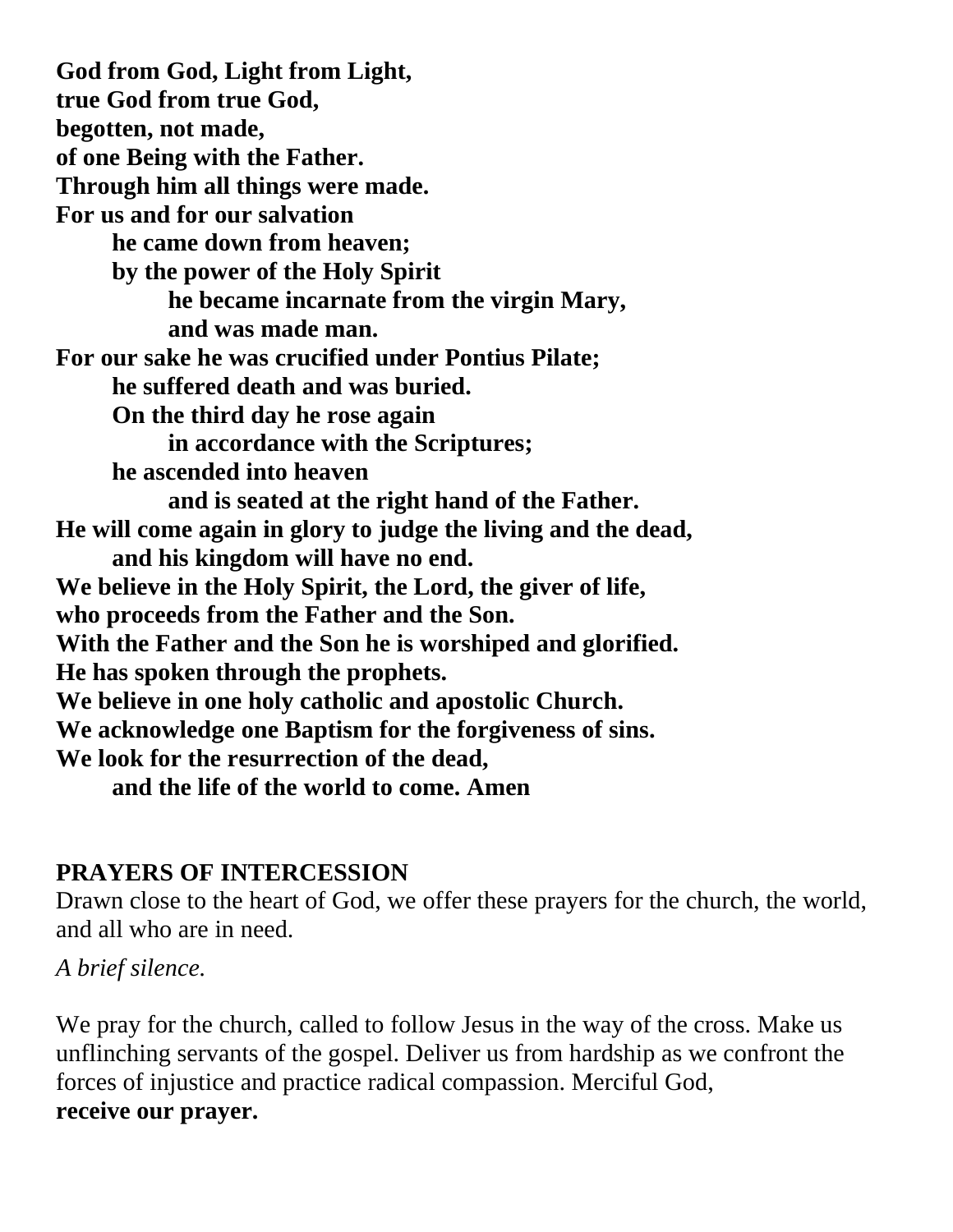For the earth and all its inhabitants, created in love: Train us to recognize your divine goodness in the world around us. Rouse in us a reverence for creation, that we take greater care of its resources. Merciful God, **receive our prayer.**

For those in positions of authority called to lead with integrity and compassion: Supply them with courage and vulnerability when challenged with new ideas. Deliver them from fear that limits imagination and impedes justice. Merciful God, **receive our prayer.**

For those who suffer, waiting expectantly for mercy and consolation: Accompany those who feel abandoned or betrayed, defend those who are wrongly accused, and embrace those who are incarcerated or detained. Send us in love to those who cannot be with us due to illness, especially those we lift up now on our lips and in our hearts. Merciful God,

#### **receive our prayer.**

For Christians around the world, preparing this week to journey with Jesus to the cross: Reveal to us once again the earthshaking power of humble service, unmerited forgive-ness, and sacrificial love. Lead us all from death to life. Merciful God, **receive our prayer.**

We remember those who have died (*especially Mikael Agricola and . . .*), who were commended into your hands. Remember us when you come into your kingdom, and prepare a place for each of us with you in paradise. Merciful God, **receive our prayer.**

Accept the prayers we bring, O God, on behalf of a world in need, for the sake of Jesus Christ.

### **Amen.**

## **PEACE**

The peace of Christ be with you always. **And also with you.**

*Share a sign of peace with a wave or a fist bump.*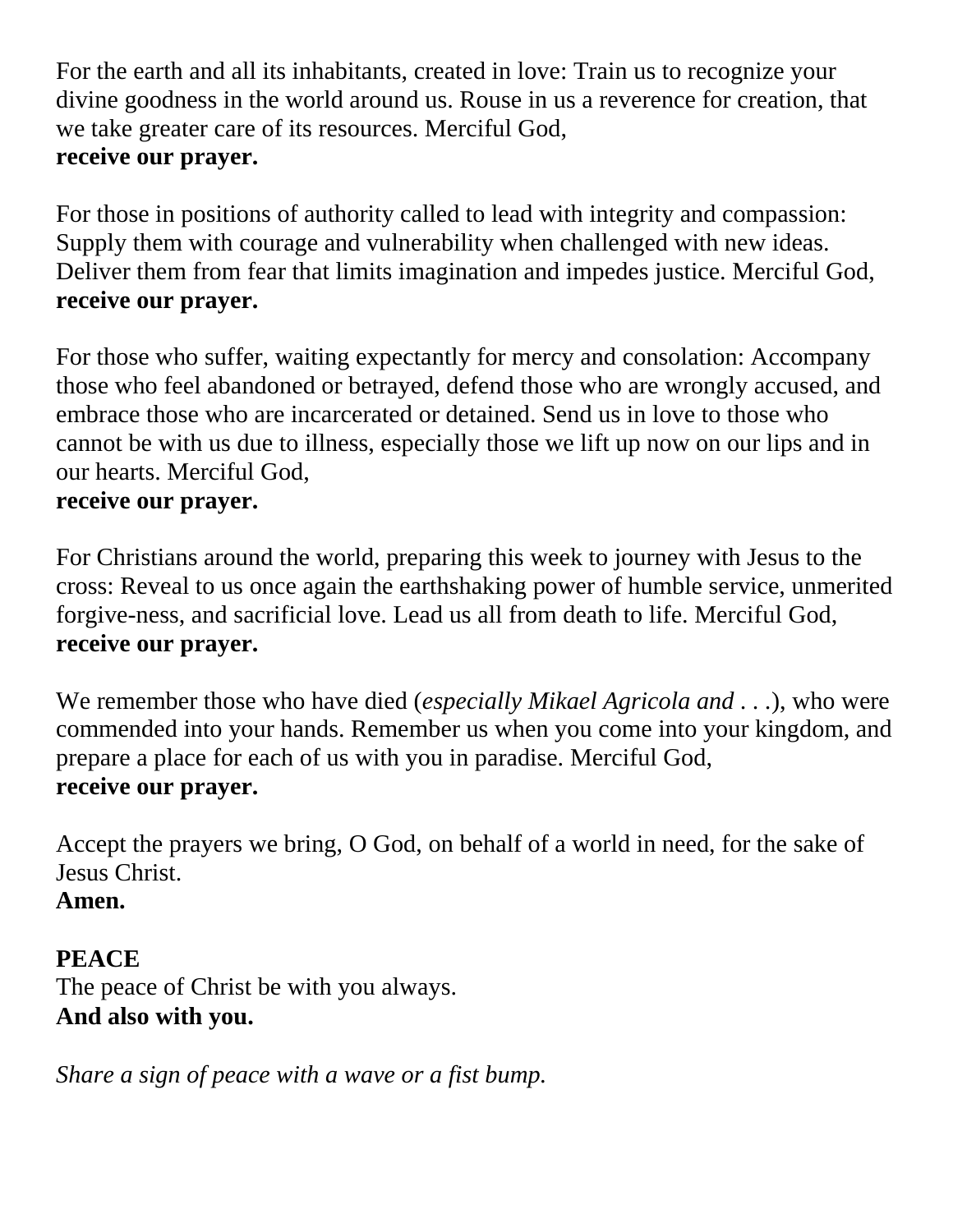### **OFFERING**

*Thank you for your generous gifts to sustain the mission and ministry of Gethsemane Lutheran Church. You may give online at [www.glcportland.org/give](http://www.glcportland.org/give) or with Venmo.* 



Music: Richard W. Hillert, b. 1923

Music © 1978 Lutheran Book of Worship, admin. Augsburg Fortress.

Duplication in any form prohibited without permission or valid license from copyright administrator.

## **OFFERING PRAYER**

Let us pray.

Extravagant God, you have blessed us with the fullness of creation.

Now we gather at your feast where you offer us the food that satisfies. Take and use what we offer here, come among us, and feed us with the body and blood of Christ, in whose name we pray.

### **Amen.**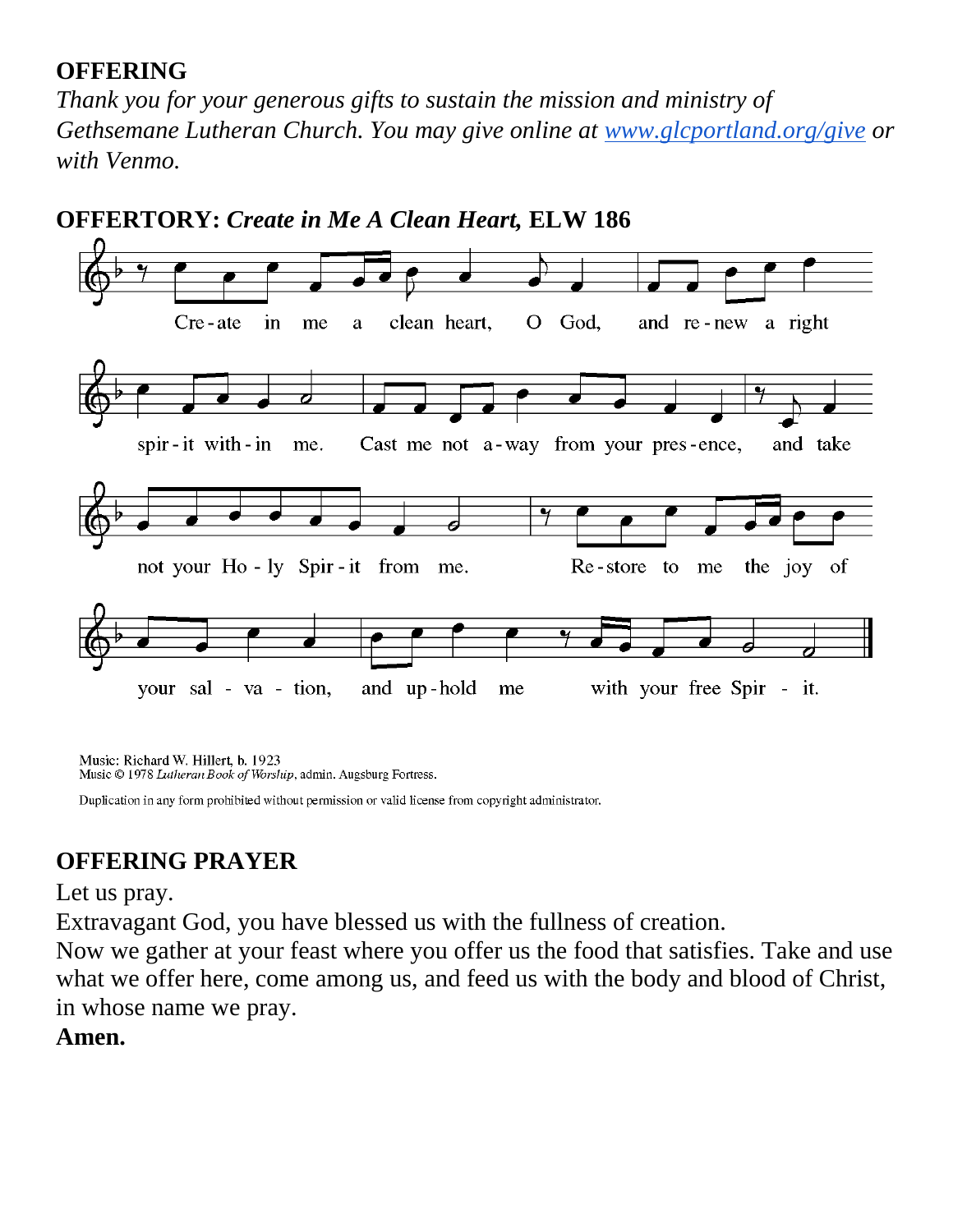**\*THE GREAT THANKSGIVING** The Lord be with you. **And also with you.** Lift up your hearts. **We lift them to the Lord.** Let us give thanks to the Lord our God. **It is right to give our thanks and praise.**

It is indeed right, our duty and our joy…



## **\*THANKSGIVING AT THE TABLE**

*All are welcome to celebrate communion as part of our worship this morning! If you are joining us via livestream, any bread and wine, water or juice may be used. Please hold up the bread and the cup as Pastor Robert says these words:*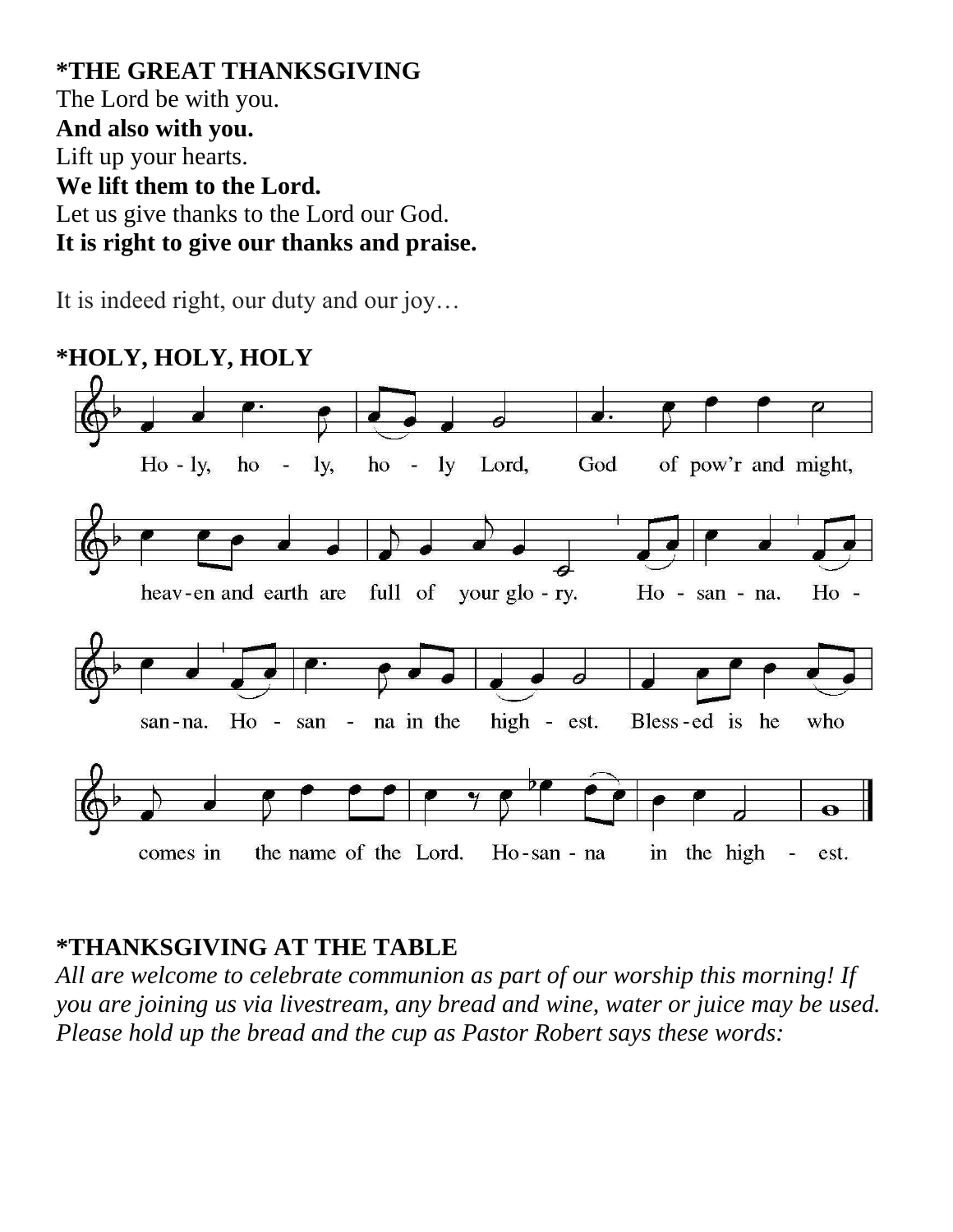#### **\*LORD'S PRAYER**

**Our Father, who art in heaven, hallowed be thy name; thy kingdom come, thy will be done on earth as it is in heaven. Give us this day our daily bread, and forgive us our trespasses, as we forgive those who trespass against us; and lead us not into temptation, but deliver us from evil. For thine is the kingdom, and the power, and the glory, for ever and ever.**

### **INVITATION TO COMMUNION**

*If you did not pick up a communion cup as you entered, please see an usher. Please dispose of your cup as you exit the sanctuary today.* 

Here is food and drink for the journey. Take and be filled.

*Silence for meditation and reflection.*

#### **COMMUNION BLESSING**

The body and blood of our Lord Jesus Christ strengthen you and keep you in his grace. **Amen.**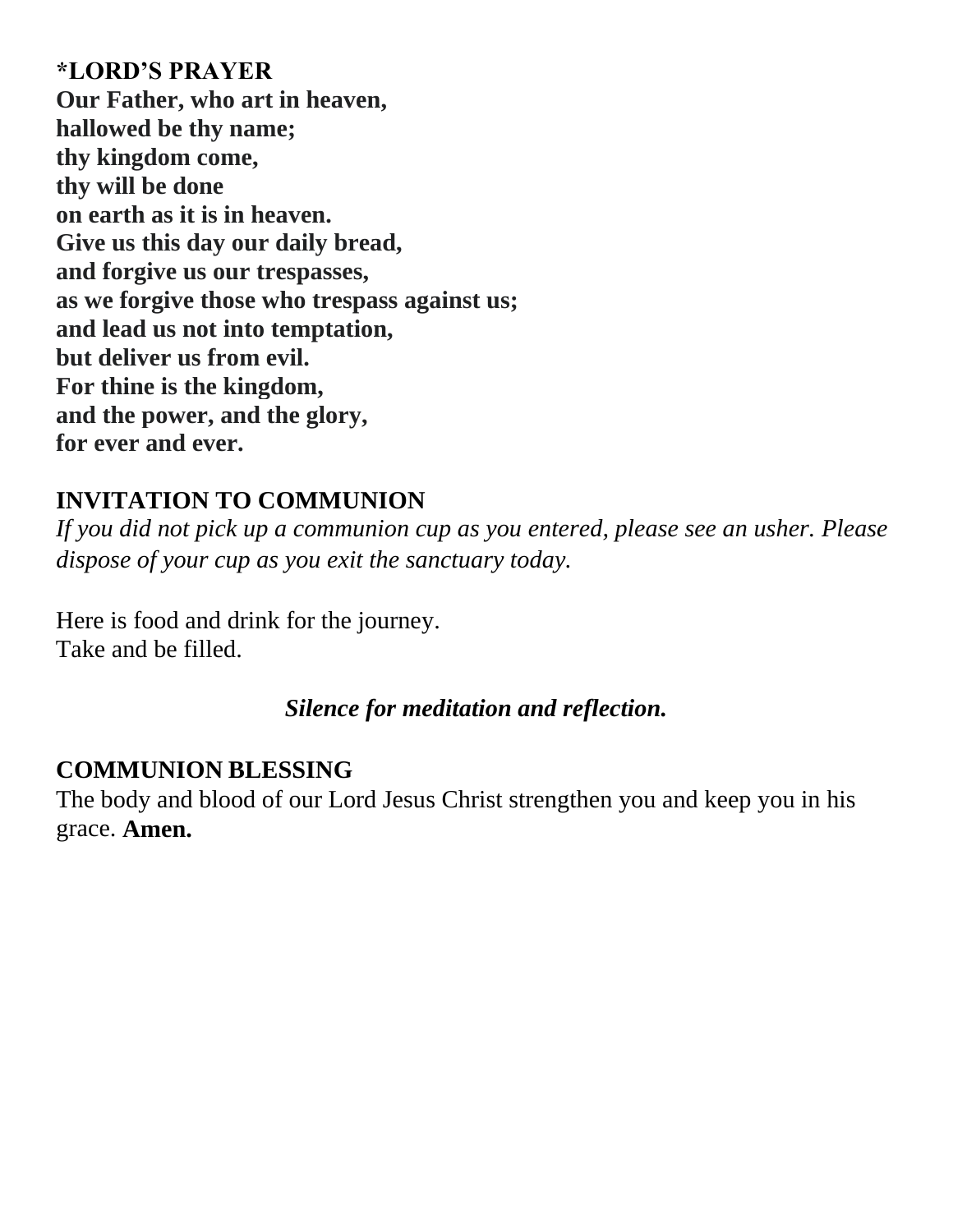

## **POST-COMMUNION HYMN:** *Jesus, Remember Me,* **ELW 616**

Fax: EXEMENTER ME, Jacques Berthier, 1923–1994<br>Text and music © 1981 Les Presses de Taizé, GIA Publications, Inc., agent. 7404 S. Mason Ave., Chicago, IL 60638.<br>www.giamusic.com. 800.442.3358. All rights reserved. Used by

Duplication in any form prohibited without permission or valid license from copyright administrator.

### **READING OF THE PASSION: Luke 22:14 – 23:56**

<sup>14</sup>When the hour came, [Jesus] took his place at the table, and the apostles with him. <sup>15</sup>He said to them, "I have eagerly desired to eat this Passover with you before I suffer; <sup>16</sup>for I tell you, I will not eat it until it is fulfilled in the kingdom of God." <sup>17</sup>Then he took a cup, and after giving thanks he said, "Take this and divide it among yourselves;  $^{18}$  for I tell you that from now on I will not drink of the fruit of the vine until the kingdom of God comes." <sup>19</sup>Then he took a loaf of bread, and when he had given thanks, he broke it and gave it to them, saying, "This is my body, which is given for you. Do this in remembrance of me."  $^{20}$ And he did the same with the cup after supper, saying, "This cup that is poured out for you is the new covenant in my blood. <sup>21</sup>But see, the one who betrays me is with me, and his hand is on the table. <sup>22</sup>For the Son of Man is going as it has been determined, but woe to that one by whom he is betrayed!"  $23$ Then they began to ask one another which one of them it could be who would do this.

 $^{24}$ A dispute also arose among them as to which one of them was to be regarded as the greatest. <sup>25</sup>But he said to them, "The kings of the Gentiles lord it over them; and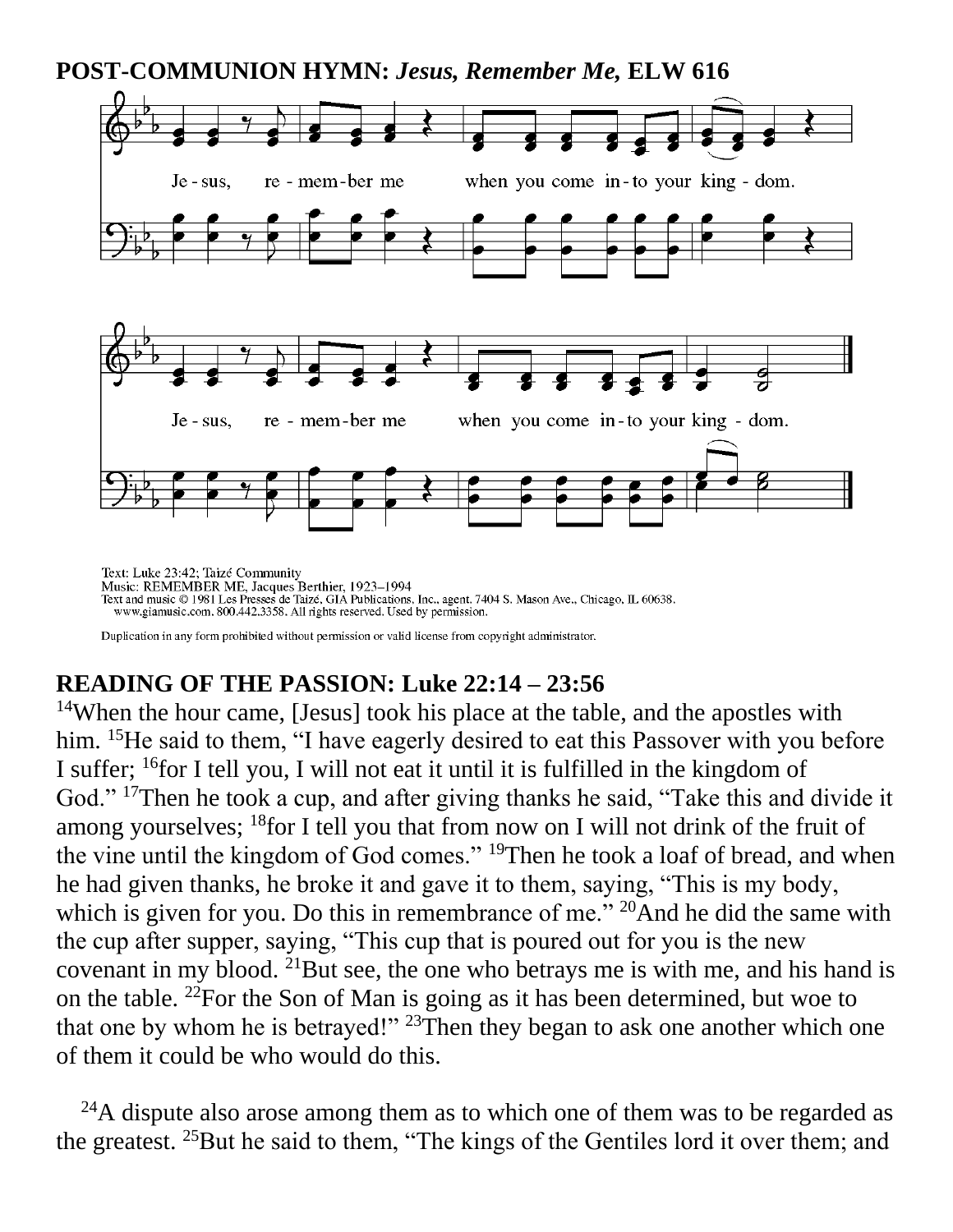those in authority over them are called benefactors.  $^{26}$ But not so with you; rather the greatest among you must become like the youngest, and the leader like one who serves. <sup>27</sup>For who is greater, the one who is at the table or the one who serves? Is it not the one at the table? But I am among you as one who serves.

<sup>28"</sup>You are those who have stood by me in my trials; <sup>29</sup> and I confer on you, just as my Father has conferred on me, a kingdom, <sup>30</sup>so that you may eat and drink at my table in my kingdom, and you will sit on thrones judging the twelve tribes of Israel.

 $31$ "Simon, Simon, listen! Satan has demanded to sift all of you like wheat,  $32$ but I have prayed for you that your own faith may not fail; and you, when once you have turned back, strengthen your brothers." <sup>33</sup>And he said to him, "Lord, I am ready to go with you to prison and to death!" <sup>34</sup>Jesus said, "I tell you, Peter, the cock will not crow this day, until you have denied three times that you know me."

 $35$  He said to them, "When I sent you out without a purse, bag, or sandals, did you lack anything?" They said, "No, not a thing." <sup>36</sup>He said to them, "But now, the one who has a purse must take it, and likewise a bag. And the one who has no sword must sell his cloak and buy one. <sup>37</sup>For I tell you, this scripture must be fulfilled in me, 'And he was counted among the lawless'; and indeed what is written about me is being fulfilled." <sup>38</sup>They said, "Lord, look, here are two swords." He replied, "It is enough."

<sup>39</sup>He came out and went, as was his custom, to the Mount of Olives; and the disciples followed him. <sup>40</sup>When he reached the place, he said to them, "Pray that you may not come into the time of trial." <sup>41</sup>Then he withdrew from them about a stone's throw, knelt down, and prayed, <sup>42</sup>"Father, if you are willing, remove this cup from me; yet, not my will but yours be done."  $43$  Then an angel from heaven appeared to him and gave him strength. <sup>44</sup>In his anguish he prayed more earnestly, and his sweat became like great drops of blood falling down on the ground. <sup>45</sup>When he got up from prayer, he came to the disciples and found them sleeping because of grief, <sup>46</sup>and he said to them, "Why are you sleeping? Get up and pray that you may not come into the time of trial."

<sup>47</sup>While he was still speaking, suddenly a crowd came, and the one called Judas, one of the twelve, was leading them. He approached Jesus to kiss him; <sup>48</sup>but Jesus said to him, "Judas, is it with a kiss that you are betraying the Son of Man?" <sup>49</sup>When those who were around him saw what was coming, they asked, "Lord, should we strike with the sword?" <sup>50</sup>Then one of them struck the slave of the high priest and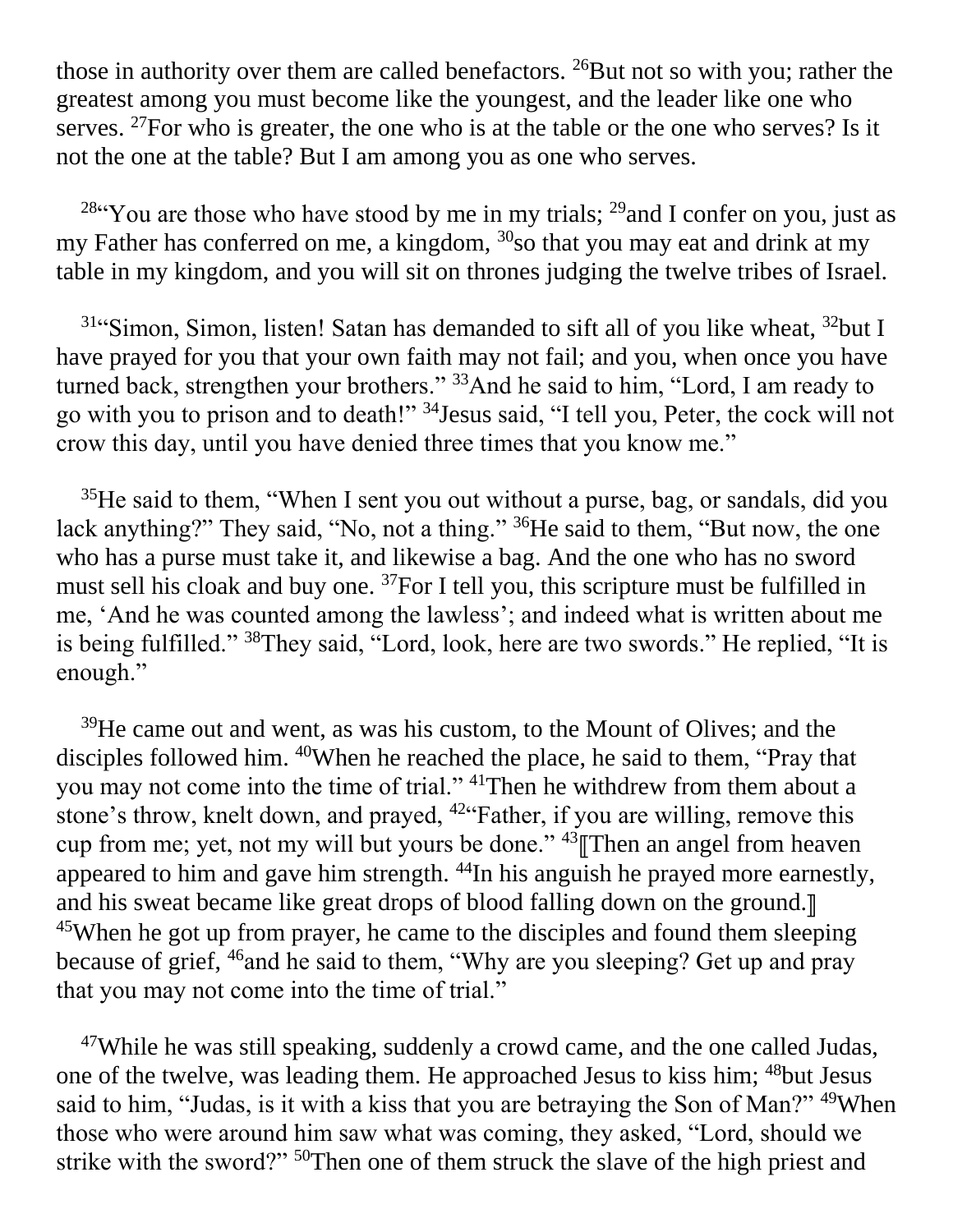cut off his right ear. <sup>51</sup>But Jesus said, "No more of this!" And he touched his ear and healed him. <sup>52</sup>Then Jesus said to the chief priests, the officers of the temple police, and the elders who had come for him, "Have you come out with swords and clubs as if I were a bandit? <sup>53</sup>When I was with you day after day in the temple, you did not lay hands on me. But this is your hour, and the power of darkness!"

<sup>54</sup>Then they seized him and led him away, bringing him into the high priest's house. But Peter was following at a distance. <sup>55</sup>When they had kindled a fire in the middle of the courtyard and sat down together, Peter sat among them. <sup>56</sup>Then a servant-girl, seeing him in the firelight, stared at him and said, "This man also was with him." <sup>57</sup>But he denied it, saying, "Woman, I do not know him." <sup>58</sup>A little later someone else, on seeing him, said, "You also are one of them." But Peter said, "Man, I am not!"<sup>59</sup>Then about an hour later still another kept insisting, "Surely this man also was with him; for he is a Galilean." <sup>60</sup>But Peter said, "Man, I do not know what you are talking about!" At that moment, while he was still speaking, the cock crowed. <sup>61</sup>The Lord turned and looked at Peter. Then Peter remembered the word of the Lord, how he had said to him, "Before the cock crows today, you will deny me three times." <sup>62</sup>And he went out and wept bitterly.

 $63$ Now the men who were holding Jesus began to mock him and beat him;  $64$ they also blindfolded him and kept asking him, "Prophesy! Who is it that struck you?" <sup>65</sup>They kept heaping many other insults on him.

<sup>66</sup>When day came, the assembly of the elders of the people, both chief priests and scribes, gathered together, and they brought him to their council. <sup>67</sup>They said, "If you are the Messiah, tell us." He replied, "If I tell you, you will not believe; <sup>68</sup>and if I question you, you will not answer. <sup>69</sup>But from now on the Son of Man will be seated at the right hand of the power of God." <sup>70</sup>All of them asked, "Are you, then, the Son of God?" He said to them, "You say that I am." <sup>71</sup>Then they said, "What further testimony do we need? We have heard it ourselves from his own lips!"<sup>23:</sup>

<sup>1</sup>Then the assembly rose as a body and brought Jesus before Pilate. <sup>2</sup>They began to accuse him, saying, "We found this man perverting our nation, forbidding us to pay taxes to the emperor, and saying that he himself is the Messiah, a king."<sup>3</sup>Then Pilate asked him, "Are you the king of the Jews?" He answered, "You say so." <sup>4</sup>Then Pilate said to the chief priests and the crowds, "I find no basis for an accusation against this man." <sup>5</sup>But they were insistent and said, "He stirs up the people by teaching throughout all Judea, from Galilee where he began even to this place."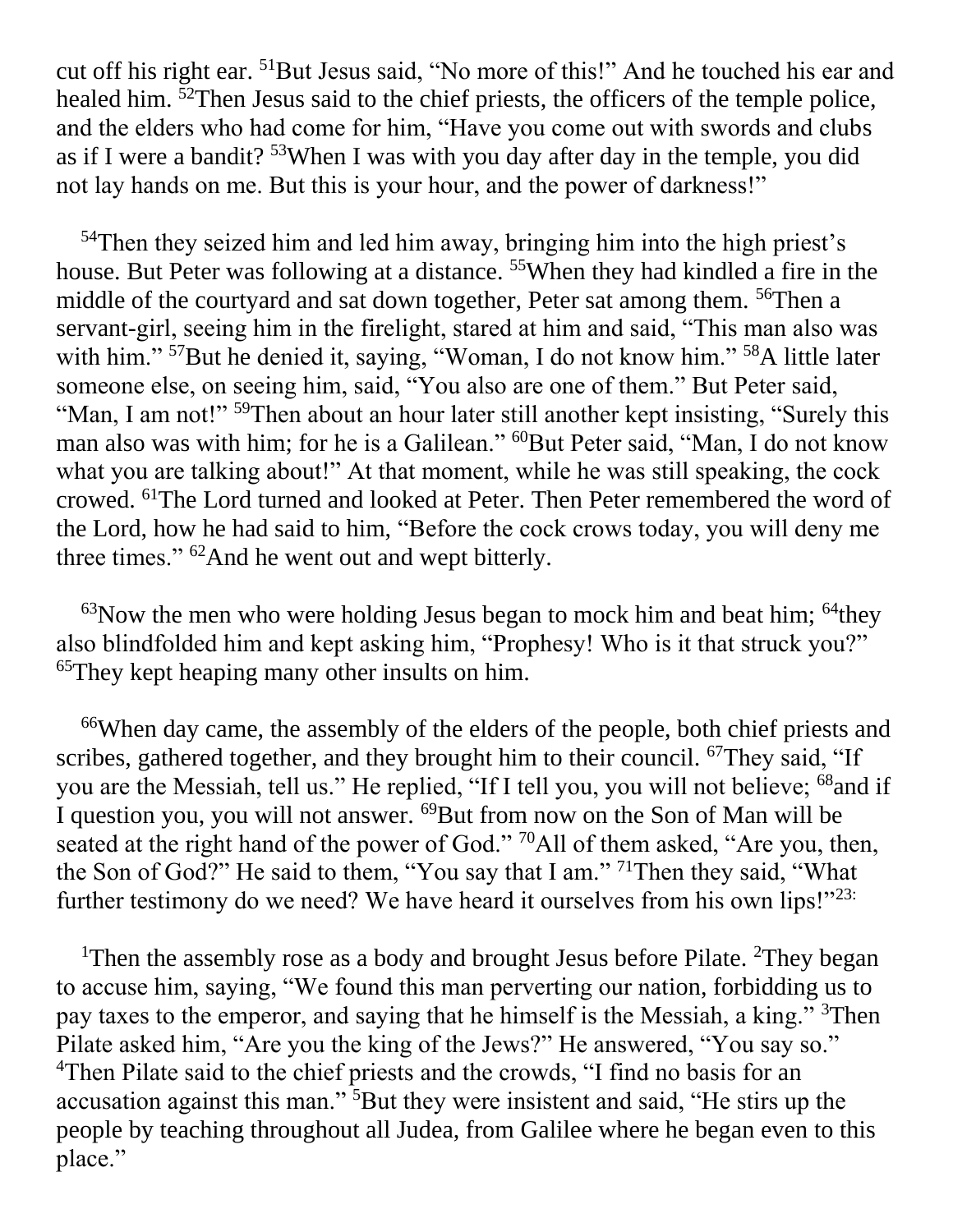<sup>6</sup>When Pilate heard this, he asked whether the man was a Galilean. <sup>7</sup>And when he learned that he was under Herod's jurisdiction, he sent him off to Herod, who was himself in Jerusalem at that time. <sup>8</sup>When Herod saw Jesus, he was very glad, for he had been wanting to see him for a long time, because he had heard about him and was hoping to see him perform some sign. <sup>9</sup>He questioned him at some length, but Jesus gave him no answer.  $^{10}$ The chief priests and the scribes stood by, vehemently accusing him. <sup>11</sup>Even Herod with his soldiers treated him with contempt and mocked him; then he put an elegant robe on him, and sent him back to Pilate. <sup>12</sup>That same day Herod and Pilate became friends with each other; before this they had been enemies.

<sup>13</sup>Pilate then called together the chief priests, the leaders, and the people,  $^{14}$ and said to them, "You brought me this man as one who was perverting the people; and here I have examined him in your presence and have not found this man guilty of any of your charges against him. <sup>15</sup>Neither has Herod, for he sent him back to us. Indeed, he has done nothing to deserve death. <sup>16</sup>I will therefore have him flogged and release him."

<sup>18</sup>Then they all shouted out together, "Away with this fellow! Release Barabbas" for us!" <sup>19</sup>(This was a man who had been put in prison for an insurrection that had taken place in the city, and for murder.)  $^{20}$ Pilate, wanting to release Jesus, addressed them again; <sup>21</sup>but they kept shouting, "Crucify, crucify him!" <sup>22</sup>A third time he said to them, "Why, what evil has he done? I have found in him no ground for the sentence of death; I will therefore have him flogged and then release him." <sup>23</sup>But they kept urgently demanding with loud shouts that he should be crucified; and their voices prevailed. <sup>24</sup>So Pilate gave his verdict that their demand should be granted. <sup>25</sup>He released the man they asked for, the one who had been put in prison for insurrection and murder, and he handed Jesus over as they wished.

 $^{26}$ As they led him away, they seized a man, Simon of Cyrene, who was coming from the country, and they laid the cross on him, and made him carry it behind Jesus. <sup>27</sup>A great number of the people followed him, and among them were women who were beating their breasts and wailing for him. <sup>28</sup>But Jesus turned to them and said, "Daughters of Jerusalem, do not weep for me, but weep for yourselves and for your children. <sup>29</sup>For the days are surely coming when they will say, 'Blessed are the barren, and the wombs that never bore, and the breasts that never nursed.' <sup>30</sup>Then they will begin to say to the mountains, 'Fall on us'; and to the hills, 'Cover us.' <sup>31</sup>For if they do this when the wood is green, what will happen when it is dry?"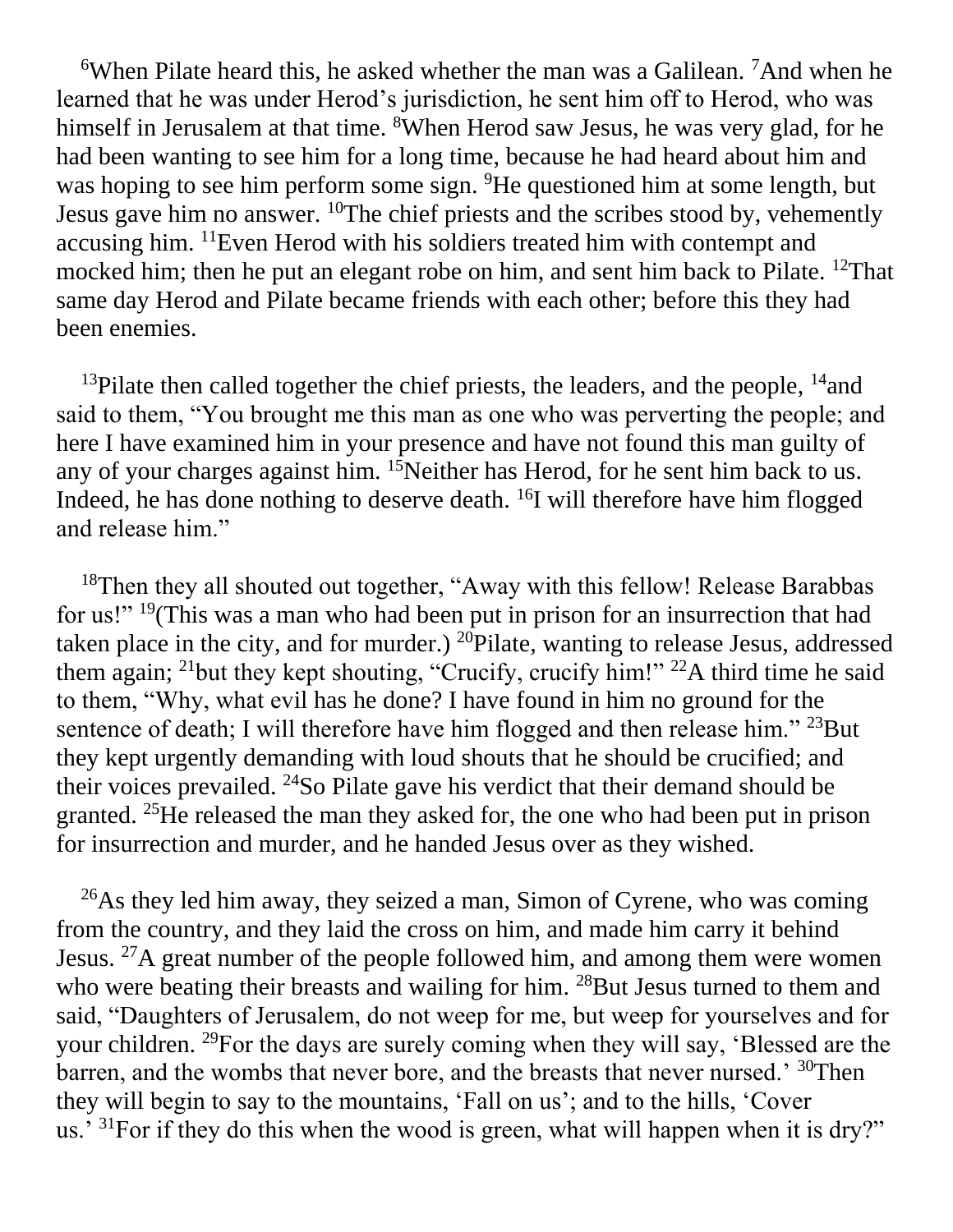$32$ Two others also, who were criminals, were led away to be put to death with him. <sup>33</sup>When they came to the place that is called The Skull, they crucified Jesus there with the criminals, one on his right and one on his left.  $34$  Then Jesus said, "Father, forgive them; for they do not know what they are doing."<sup>"</sup> And they cast lots to divide his clothing. <sup>35</sup>And the people stood by, watching; but the leaders scoffed at him, saying, "He saved others; let him save himself if he is the Messiah of God, his chosen one!" <sup>36</sup>The soldiers also mocked him, coming up and offering him sour wine, <sup>37</sup> and saying, "If you are the King of the Jews, save yourself!" <sup>38</sup>There was also an inscription over him, "This is the King of the Jews."

 $39$ One of the criminals who were hanged there kept deriding him and saying, "Are you not the Messiah? Save yourself and us!"  $40$ But the other rebuked him, saying, "Do you not fear God, since you are under the same sentence of condemnation? <sup>41</sup>And we indeed have been condemned justly, for we are getting what we deserve for our deeds, but this man has done nothing wrong." <sup>42</sup>Then he said, "Jesus, remember me when you come into your kingdom." <sup>43</sup>He replied, "Truly I tell you, today you will be with me in Paradise."

<sup>44</sup>It was now about noon, and darkness came over the whole land until three in the afternoon, <sup>45</sup>while the sun's light failed; and the curtain of the temple was torn in two. <sup>46</sup>Then Jesus, crying with a loud voice, said, "Father, into your hands I commend my spirit." Having said this, he breathed his last. <sup>47</sup>When the centurion saw what had taken place, he praised God and said, "Certainly this man was innocent." <sup>48</sup>And when all the crowds who had gathered there for this spectacle saw what had taken place, they returned home, beating their breasts.  $49$ But all his acquaintances, including the women who had followed him from Galilee, stood at a distance, watching these things.

 $50$ Now there was a good and righteous man named Joseph, who, though a member of the council, <sup>51</sup>had not agreed to their plan and action. He came from the Jewish town of Arimathea, and he was waiting expectantly for the kingdom of God.  $52$ This man went to Pilate and asked for the body of Jesus.  $53$ Then he took it down, wrapped it in a linen cloth, and laid it in a rock-hewn tomb where no one had ever been laid. <sup>54</sup>It was the day of Preparation, and the sabbath was beginning. <sup>55</sup>The women who had come with him from Galilee followed, and they saw the tomb and how his body was laid. <sup>56</sup>Then they returned, and prepared spices and ointments.

On the sabbath they rested according to the commandment.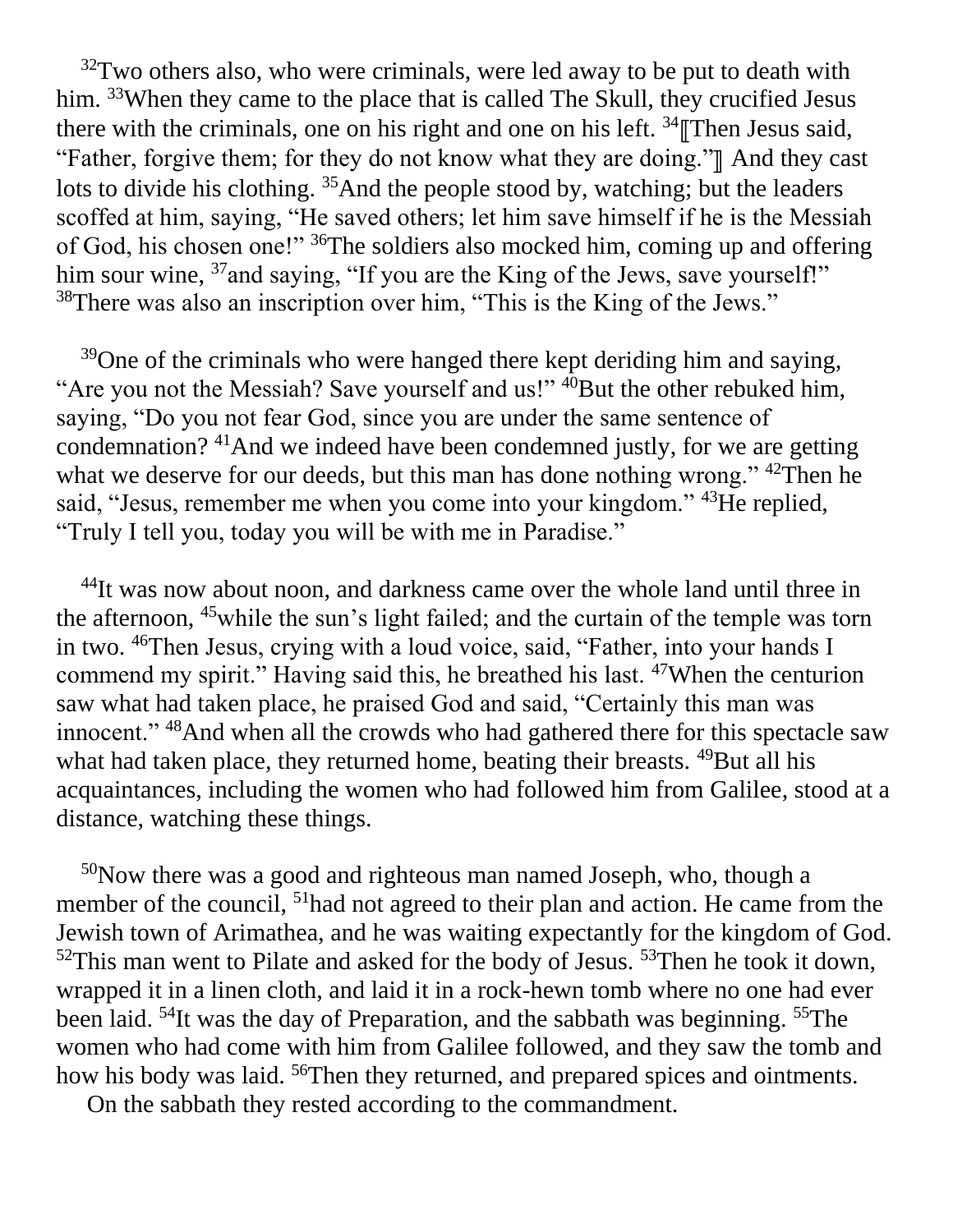**HYMN:** *Go to Dark Gethsemane,* **ELW 347, v1-3**



Text: James Montgomery, 1771-1854 Music: GETHSEMANE, Richard Redhead, 1820-1901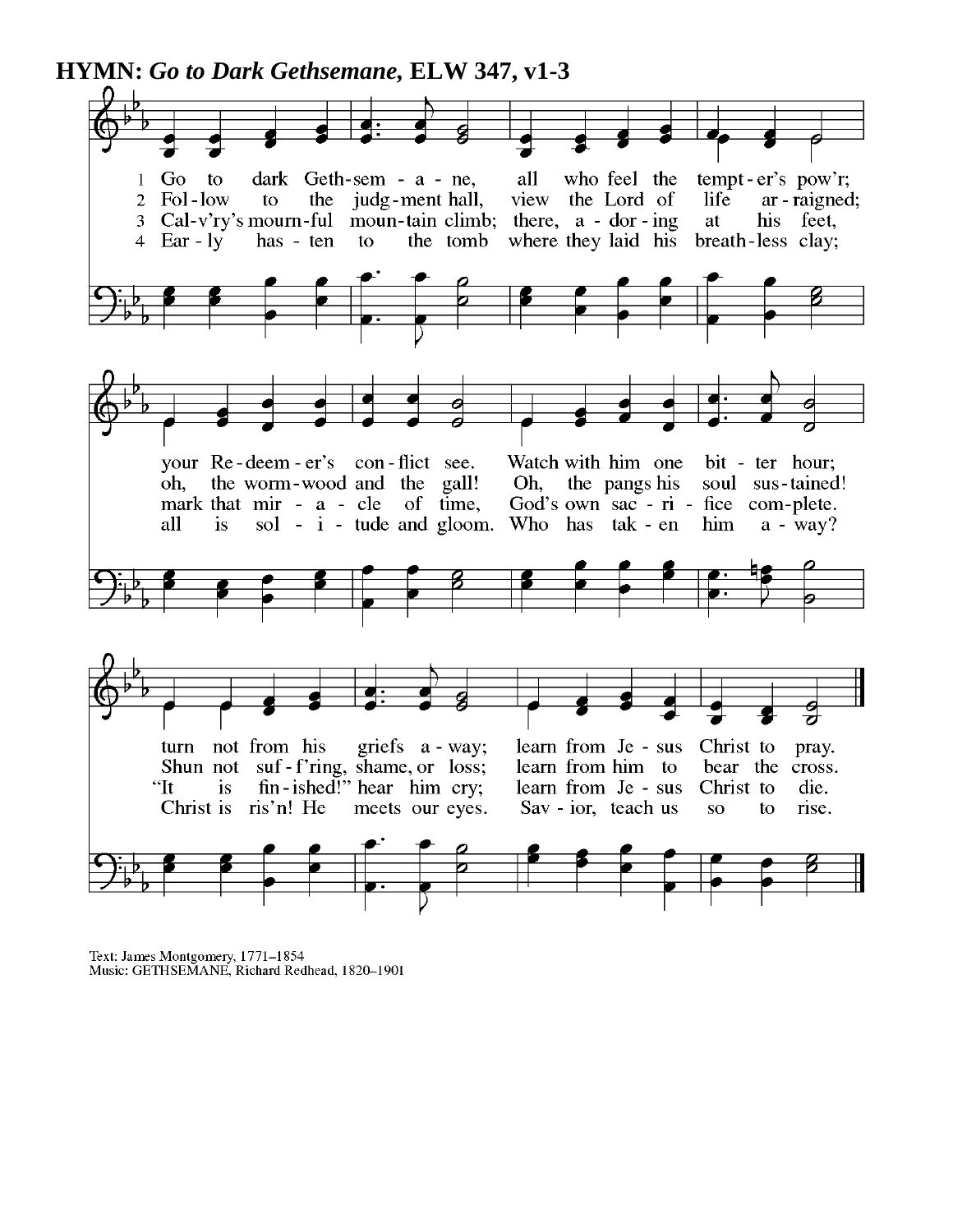### **SENDING**

#### **\*BLESSING**

You are children of God, anointed with the oil of gladness and strengthened for the journey. Almighty God, motherly, majestic, and mighty, ☩ bless you this day and always. **Amen.**

#### **\*DISMISSAL**

Go in peace. Jesus meets you on the way. **Thanks be to God.**

### **POSTLUDE**

*Please leave the sanctuary quietly so that those who wish may remain to listen without interruption. Thank you!*

## **ANNOUNCEMENTS**

● Join us for **online Sunday worship** on Zoom at <https://us06web.zoom.us/j/81476436505> or via Facebook at [https://www.facebook.com/gethsemaneportland.](https://www.facebook.com/gethsemaneportland) To join Zoom by phone, call (253) 215 8782 and enter Meeting ID: 814 7643 6505.



- Join us for **Wednesday Lenten Services:** 12:00 pm in-person or 7:00 pm online only:<https://us06web.zoom.us/j/83898851299>Meeting ID: 838 9885 1299
- Join us for a **Congregational Meeting immediately after worship THIS SUNDAY, April 10,** where we will meet with our transitional pastor, Sara Rosenau.
- Masks are optional in the building effective April 10. Thank you for your patience and understanding as we do our best to keep our members safe.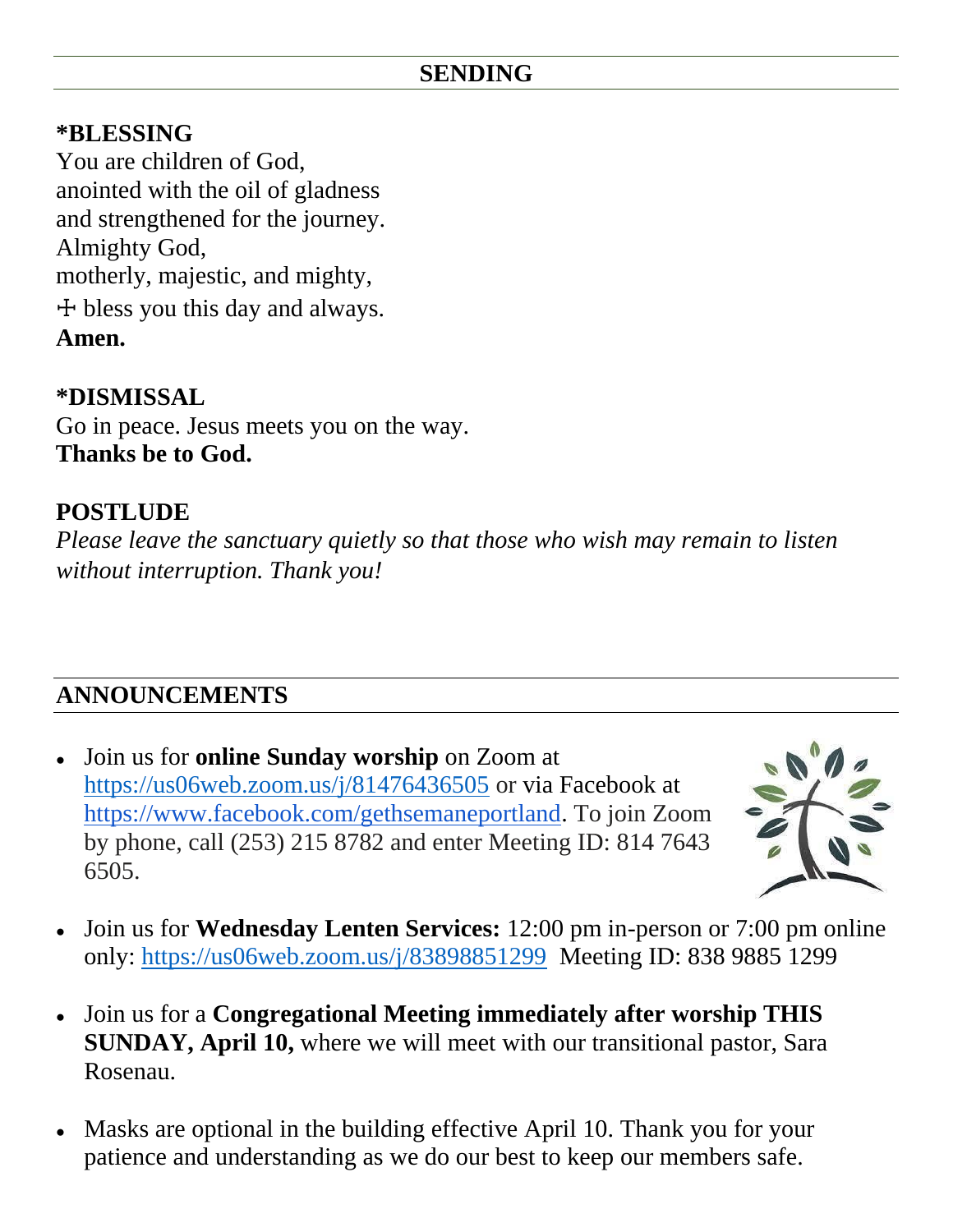- **Easter Jubilee** at St. Timothy Lutheran, **Saturday, April 16, 1:00 to 3:00 pm.** Games, crafts, goodies and so much more! Easter Egg Hunt for kids 0-10 years. 14500 SE Powell, [www.sainttimothypdx.org,](http://www.sainttimothypdx.org/) 503-761-8202.
- **Matching Gift to Lutheran Disaster Response for Ukraine:** Thanks to a generous donor, [every gift at this link to Lutheran Disaster Response's Eastern](https://community.elca.org/page.redir?target=https%3a%2f%2fcommunity.elca.org%2feastern-europe-crisis-response&srcid=298650&srctid=1&erid=ececa52d-e468-469d-9689-cc39ba1007f6&trid=ececa52d-e468-469d-9689-cc39ba1007f6)  [Europe Crisis Response will be matched dollar for dollar, up to \\$50,000, to](https://community.elca.org/page.redir?target=https%3a%2f%2fcommunity.elca.org%2feastern-europe-crisis-response&srcid=298650&srctid=1&erid=ececa52d-e468-469d-9689-cc39ba1007f6&trid=ececa52d-e468-469d-9689-cc39ba1007f6)  [support people impacted by the war in Ukraine.](https://community.elca.org/page.redir?target=https%3a%2f%2fcommunity.elca.org%2feastern-europe-crisis-response&srcid=298650&srctid=1&erid=ececa52d-e468-469d-9689-cc39ba1007f6&trid=ececa52d-e468-469d-9689-cc39ba1007f6) You can also call **800-638-3522 to donate to Lutheran Disaster Response.**
- **Rummage Sale Update: NEW Sale dates: May 13-14. Setup begins May 6.** We will need the help of every able-bodied one of you! Please mark your calendars now to save the dates! But don't wait…we can use the help now. We meet Wednesdays at 9:30 to sort and mark what is here already until we get tired (Bonus: if you come to help, you can bring some stuff ahead of time!) We also plan to have a bake sale again this year! Questions? Call Kim @ 503-351-1913 or Paulette @ 503-810-9559.

| WORSHIP ASSISTANTS TOP APPIL |                   |                    |                |
|------------------------------|-------------------|--------------------|----------------|
| <b>Date</b>                  | <b>Cantor</b>     | <b>Reader</b>      | Usher/s        |
| April 10                     | Gloria Kelsay     | <b>Mary Curtis</b> | Laura Britzius |
| April 17                     | Jay Rector        | Dick Bemrose       |                |
| April 24                     | Ernie Butenschoen | Gloria Kelsay      | Mary Karter    |

## **Worship Assistants for April**

Worship Assistants are always needed!

To sign up, go to [https://signup.com/go/bDYAHDh.](https://signup.com/go/bDYAHDh) Questions? Call Gloria Kelsay.



venmo Scan to donate directly to GLC (@glcpdx)!